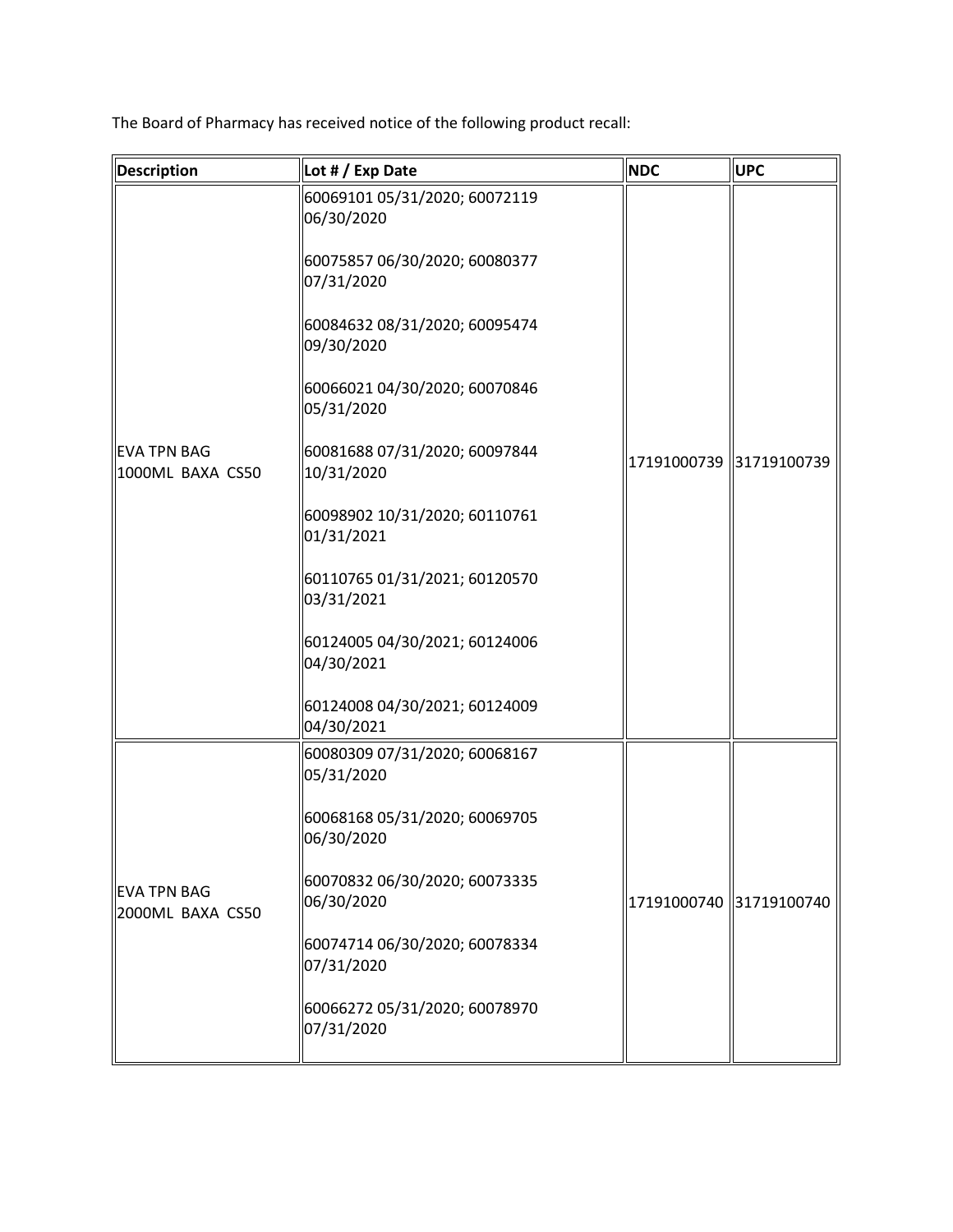| <b>Description</b> | Lot # / Exp Date                            | <b>NDC</b> | <b>UPC</b> |
|--------------------|---------------------------------------------|------------|------------|
|                    | 60053843 03/31/2020; 60078390<br>07/31/2020 |            |            |
|                    | 60066271 05/31/2020; 60063161<br>04/30/2020 |            |            |
|                    | 60081677 07/31/2020; 60059169<br>04/30/2020 |            |            |
|                    | 60081679 07/31/2020; 60053090<br>02/29/2020 |            |            |
|                    | 60053089 02/29/2020; 60051794<br>02/29/2020 |            |            |
|                    | 60051793 02/29/2020; 60051792<br>02/29/2020 |            |            |
|                    | 60051309 02/29/2020; 60049819<br>02/29/2020 |            |            |
|                    | 60049816 02/29/2020; 60061937<br>04/30/2020 |            |            |
|                    | 60086988 08/31/2020; 60091144<br>09/30/2020 |            |            |
|                    | 60098870 10/31/2020; 60101111<br>10/31/2020 |            |            |
|                    | 60105444 12/31/2020; 60108266<br>12/31/2020 |            |            |
|                    | 60108272 12/31/2020; 60081656<br>07/31/2020 |            |            |
|                    | 60059167 04/30/2020; 60063151<br>04/30/2020 |            |            |
|                    | 60064579 04/30/2020; 60066278<br>05/31/2020 |            |            |
|                    | 60068169 05/31/2020; 60069693<br>05/31/2020 |            |            |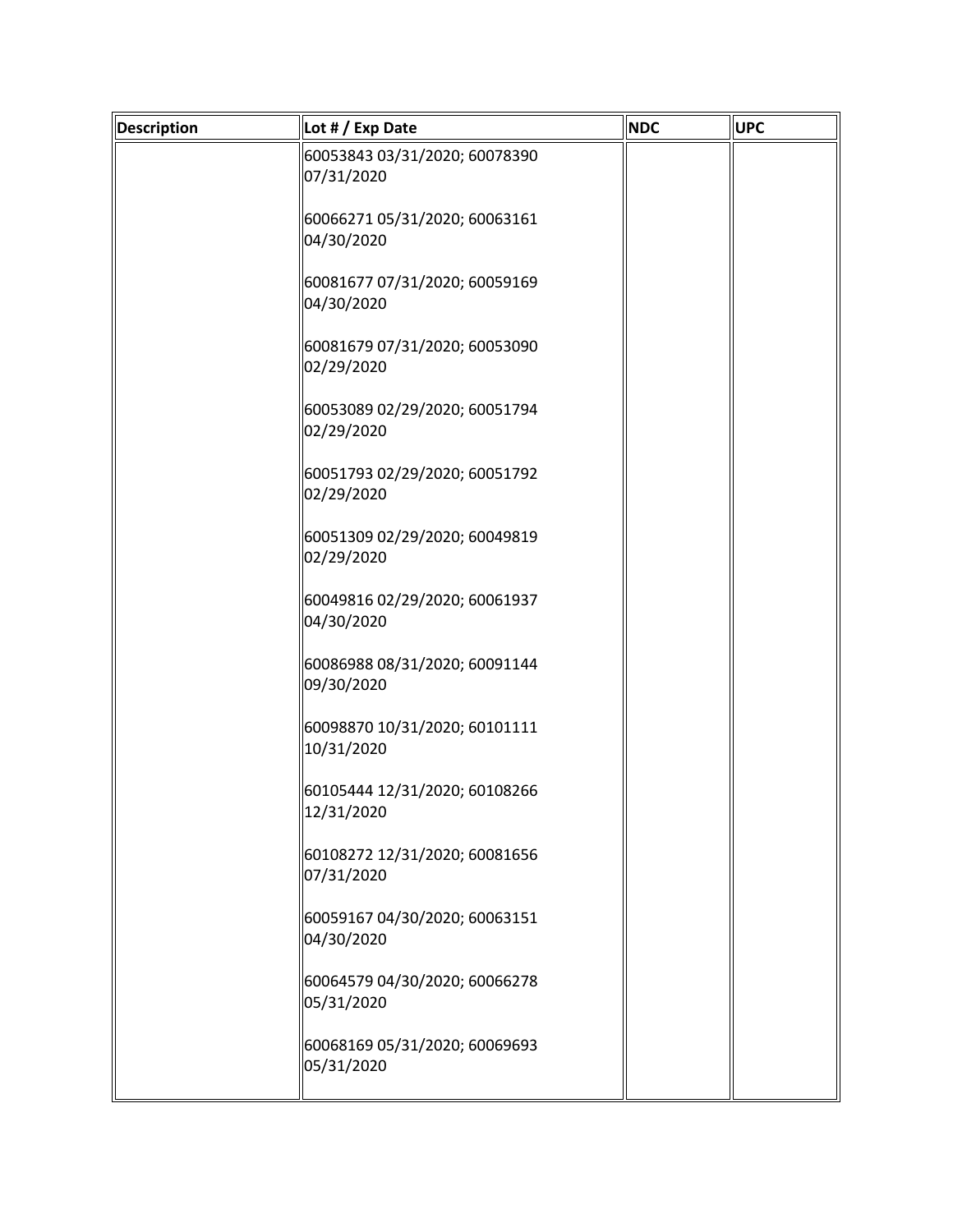| <b>Description</b> | Lot # / Exp Date                            | <b>NDC</b> | <b>UPC</b> |
|--------------------|---------------------------------------------|------------|------------|
|                    | 60072140 06/30/2020; 60080308<br>07/31/2020 |            |            |
|                    | 60083768 08/31/2020; 60088207<br>08/31/2020 |            |            |
|                    | 60088208 08/31/2020; 60095450<br>09/30/2020 |            |            |
|                    | 60096708 10/31/2020; 60101121<br>11/30/2020 |            |            |
|                    | 60101121 12/31/2020; 60105447<br>12/31/2020 |            |            |
|                    | 60106883 12/31/2020; 60106884<br>12/31/2020 |            |            |
|                    | 60108267 12/31/2020; 60108268<br>12/31/2020 |            |            |
|                    | 60108271 12/31/2020; 60109577<br>12/31/2020 |            |            |
|                    | 60110736 01/31/2021; 60110738<br>01/31/2021 |            |            |
|                    | 60115246 02/28/2021; 60115250<br>02/28/2021 |            |            |
|                    | 60118324 03/31/2021; 60119397<br>03/31/2021 |            |            |
|                    | 60119787 03/31/2021; 60119788<br>03/31/2021 |            |            |
|                    | 60119790 03/31/2021; 60120960<br>03/31/2021 |            |            |
|                    | 60120965 03/31/2021; 60124664<br>04/30/2021 |            |            |
|                    | 60126015 04/30/2021; 60126020<br>04/30/2021 |            |            |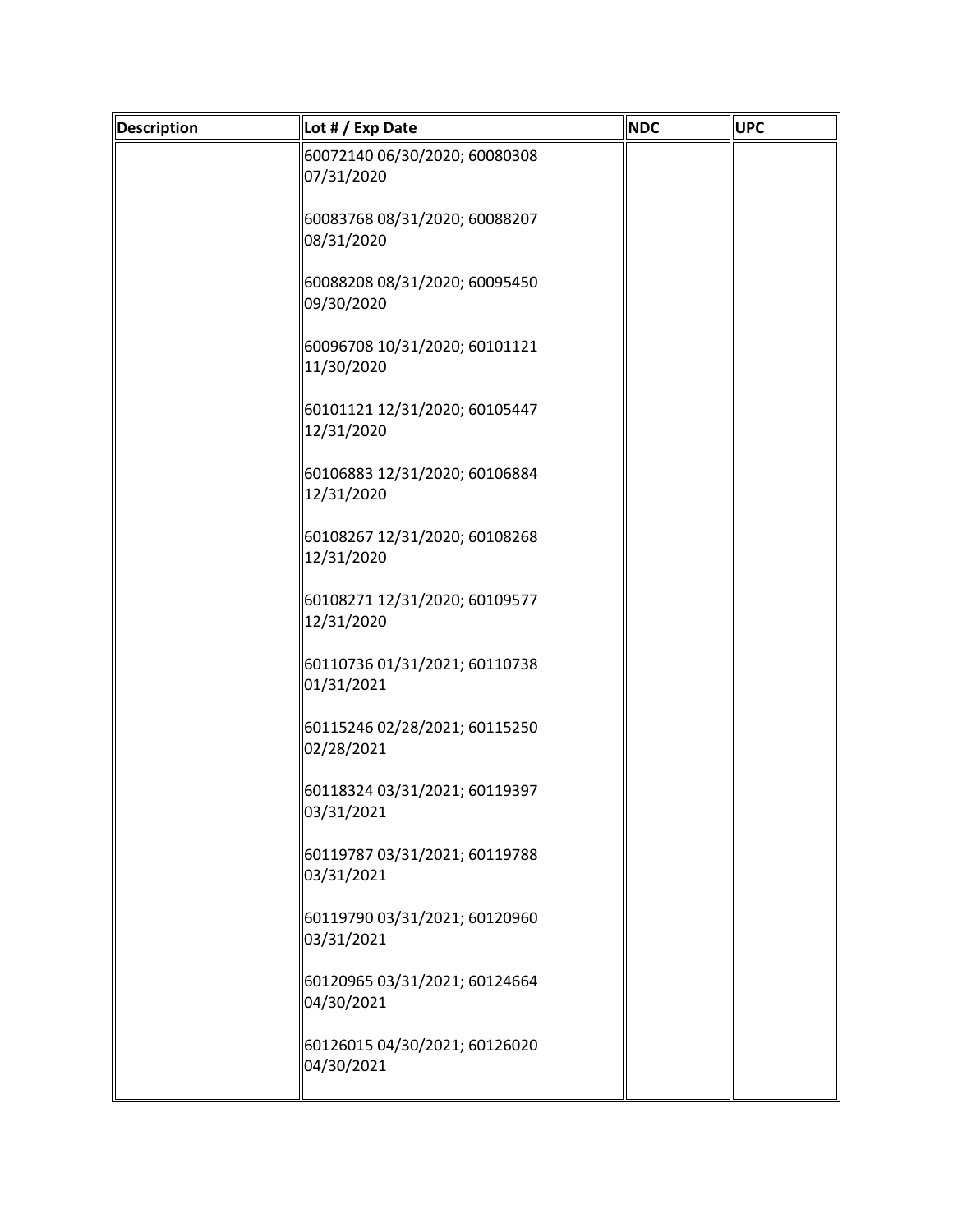| Description                              | Lot # / Exp Date                                                                                                                                                                                                                                                                                                                                                                   | <b>NDC</b>              | <b>UPC</b> |
|------------------------------------------|------------------------------------------------------------------------------------------------------------------------------------------------------------------------------------------------------------------------------------------------------------------------------------------------------------------------------------------------------------------------------------|-------------------------|------------|
|                                          | 60127214 04/30/2021; 60128818<br>04/30/2021                                                                                                                                                                                                                                                                                                                                        |                         |            |
| <b>EVA TPN BAG</b><br>500ML BAXA CS50    | 60080326 07/31/2020; 0098887 10/31/2020<br>60091155 09/30/2020; 60084630<br>08/31/2020<br>60081686 07/31/2020; 60103959<br>11/30/2020<br>60055343 03/31/2020; 60084628<br>08/31/2020<br>  60066390 05/31/2020; 60072129<br>06/30/2020<br>60084627 08/31/2020; 60089799<br>09/30/2020<br>60104861 12/31/2020; 60108274<br>12/31/2020<br>60109594 12/31/2020; 60126011<br>04/30/2021 | 17191000738 31719100738 |            |
| EXACTA-MIX 250ML 737<br><b>BAXA CS50</b> | 60089783 08/31/2020; 60106876<br>12/31/2020<br>60098862 10/31/2020; 60097820<br>10/31/2020<br>60091143 09/30/2020; 60088184<br>08/31/2020<br>  60083515 07/31/2020; 60075460<br>06/30/2020<br>  60064550 04/30/2020; 60070834<br>05/31/2020<br>60092411 09/30/2020; 60093840<br>09/30/2020<br>60096703 10/31/2020; 60103940<br>11/30/2020                                          | 17191000737 31719100737 |            |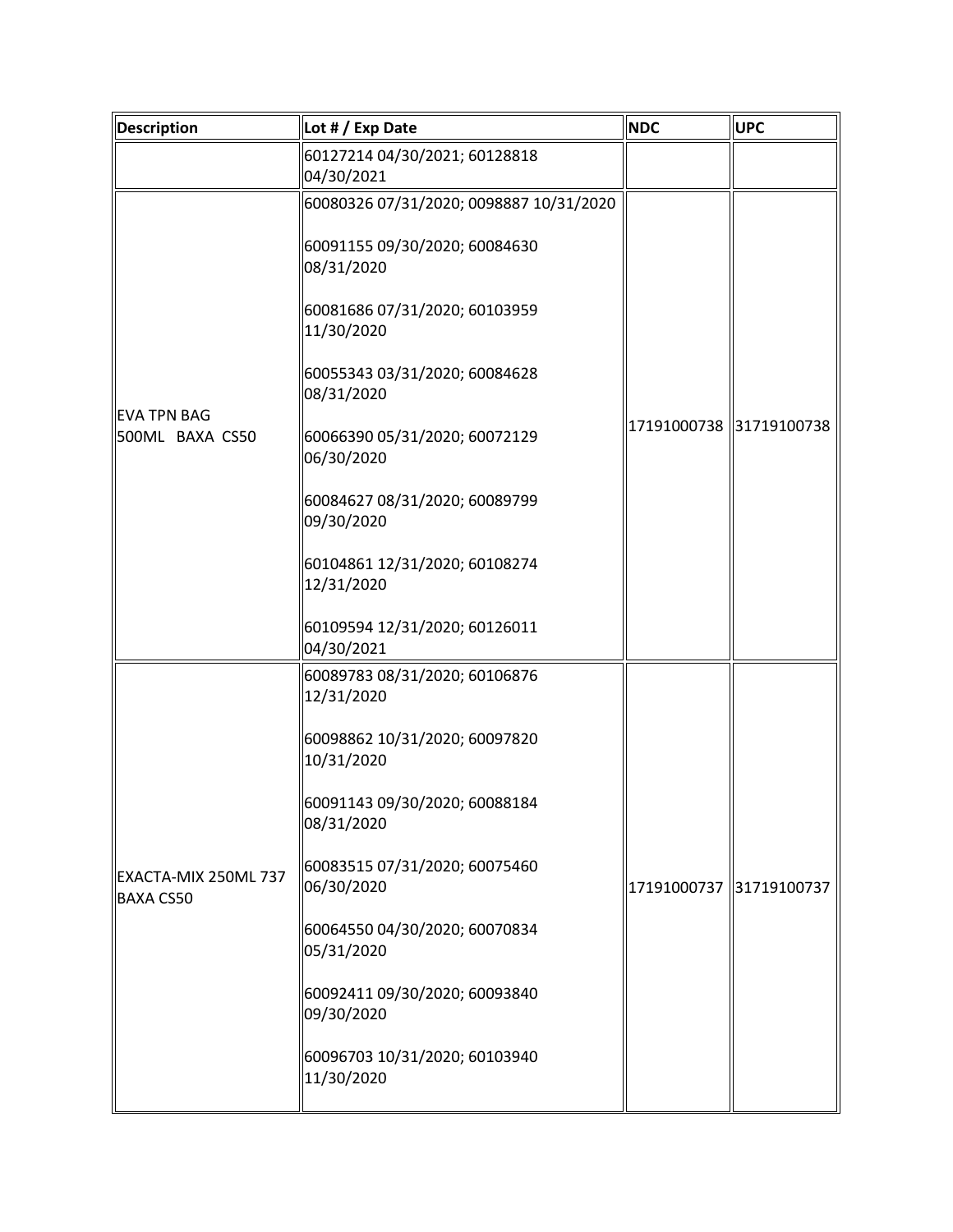| <b>Description</b>                      | Lot # / Exp Date                            | <b>NDC</b>              | <b>UPC</b> |
|-----------------------------------------|---------------------------------------------|-------------------------|------------|
|                                         | 60110724 01/31/2021; 60112088<br>01/31/2021 |                         |            |
|                                         | 60116852 02/28/2021; 60119378<br>03/31/2021 |                         |            |
|                                         | 60119379 03/31/2021; 60127187<br>04/30/2021 |                         |            |
|                                         | 60128808 05/31/2021                         |                         |            |
|                                         | 60103967 11/30/2020; 60056339<br>03/31/2020 |                         |            |
|                                         | 60066281 05/31/2020; 60066284<br>05/31/2020 |                         |            |
| <b>EXACTAMIX 3LT EVA BAG</b><br>BAXA 50 | 60066289 05/31/2020; 60073320<br>06/30/2020 |                         |            |
|                                         | 60099757 10/31/2020; 60055892<br>03/31/2020 |                         |            |
|                                         | 60064600 05/31/2020; 60078408<br>07/31/2020 |                         |            |
|                                         | 60091166 09/30/2020; 60094120<br>09/30/2020 | 17191000741 31719100741 |            |
|                                         | 60094126 09/30/2020; 60099759<br>10/31/2020 |                         |            |
|                                         | 60101131 11/30/2020; 60101132<br>11/30/2020 |                         |            |
|                                         | 60101135 11/30/2020; 60101136<br>11/30/2020 |                         |            |
|                                         | 60102485 11/30/2020; 60103966<br>11/30/2020 |                         |            |
|                                         | 60105206 12/31/2020; 60105404<br>12/31/2020 |                         |            |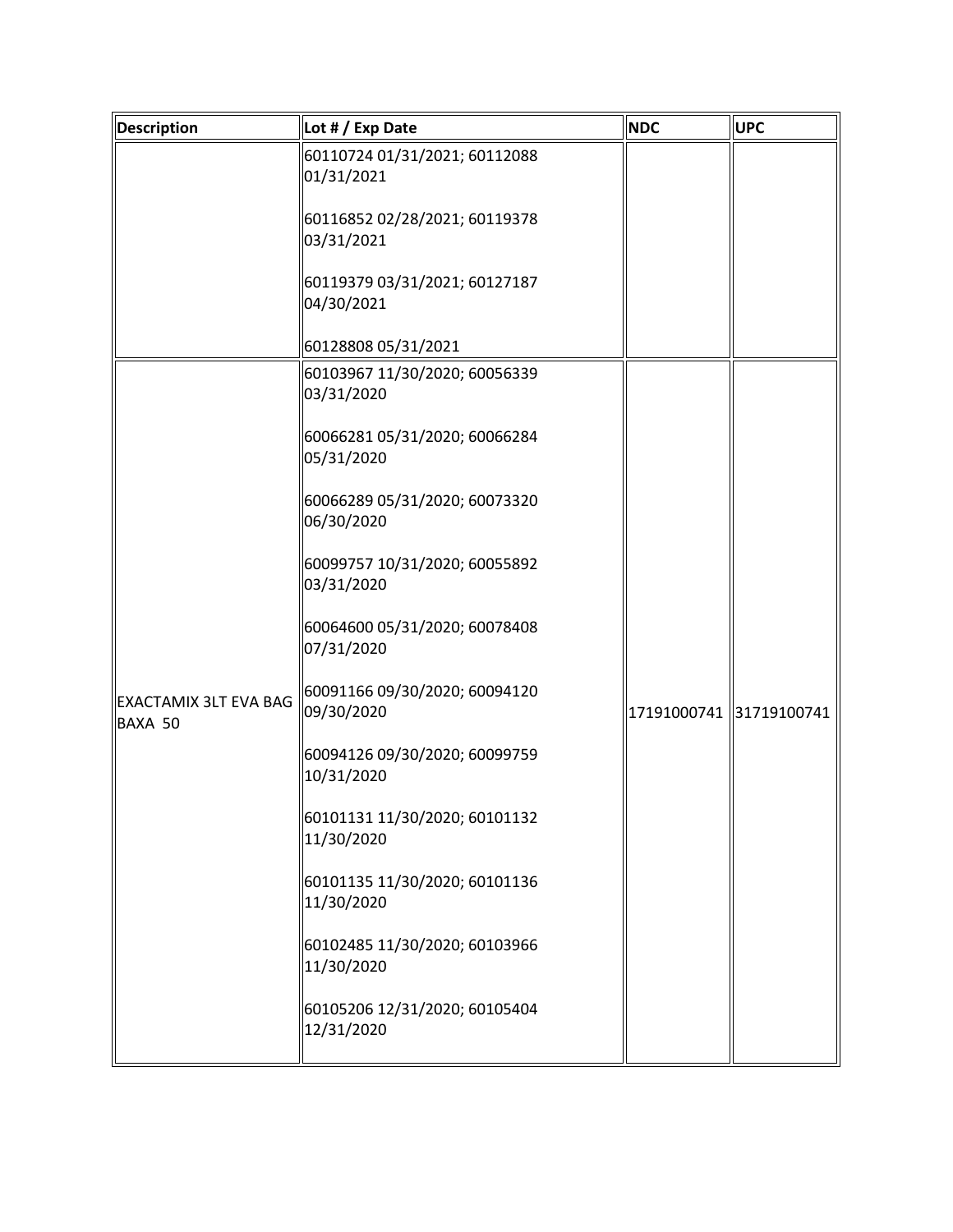| <b>Description</b> | Lot # / Exp Date                            | <b>NDC</b> | <b>UPC</b> |
|--------------------|---------------------------------------------|------------|------------|
|                    | 60106918 12/31/2020; 60117111<br>02/28/2021 |            |            |
|                    | 60117113 02/28/2021; 60117116<br>02/28/2021 |            |            |
|                    | 60120934 03/31/2021; 60120936<br>03/31/2021 |            |            |
|                    | 60120938 03/31/2021; 60120939<br>03/31/2021 |            |            |
|                    | 60122729 03/31/2021; 60122730<br>03/31/2021 |            |            |
|                    | 60122731 03/31/2021; 60128813<br>04/30/2021 |            |            |
|                    | 60128814 05/31/2021; 60128815<br>05/31/2021 |            |            |
|                    | 60131891 05/31/2021; 60132230<br>05/31/2021 |            |            |
|                    | 60132231 05/31/2021                         |            |            |

Baxter is recalling the above items/lots due to potential ability of the bags to leak once used for compounding. This recall is to the retail pharmacy level. Affected product started shipping August 29, 2017.

Additional lots are listed in 2<sup>nd</sup> table, labeled "Attachment A." Expiration dates for all additional lots range between 2/29/2020 and 3/31/2021; however, lot specific dates were not provided in manufacturer notice. Additional lots are grouped by applicable item.

## **Attachment A**

| EVA TPN BAG 1000ML BAXA CS50                                                    | NDC: 17191000739 UPC: 31719100739 |  |
|---------------------------------------------------------------------------------|-----------------------------------|--|
| 60064180; 60064181; 60064182; 60064183; 60064184; 60064185; 60064186; 60066019; |                                   |  |
| 60069084; 60069099; 60069100; 60069102; 60069103; 60069105; 60072115; 60072118; |                                   |  |
| 60074015; 60074076; 60074077; 60075858; 60075899; 60080378; 60080379; 60080380; |                                   |  |
| 60080381; 60080382; 60081689; 60081690; 60081693; 60081694; 60081705; 60081706; |                                   |  |
| 60082903; 60083520; 60083555; 60084631; 60084633; 60084634; 60084635; 60084636; |                                   |  |
| 60084637; 60085753; 60085754; 60085756; 60085757; 60085758; 60085759; 60085760; |                                   |  |
| 60087000; 60087001; 60087002; 60087003; 60087004; 60087005; 60088210; 60088217; |                                   |  |
| 60088218; 60088221; 60088222; 60088225; 60088226; 60089801; 60089802; 60089803; |                                   |  |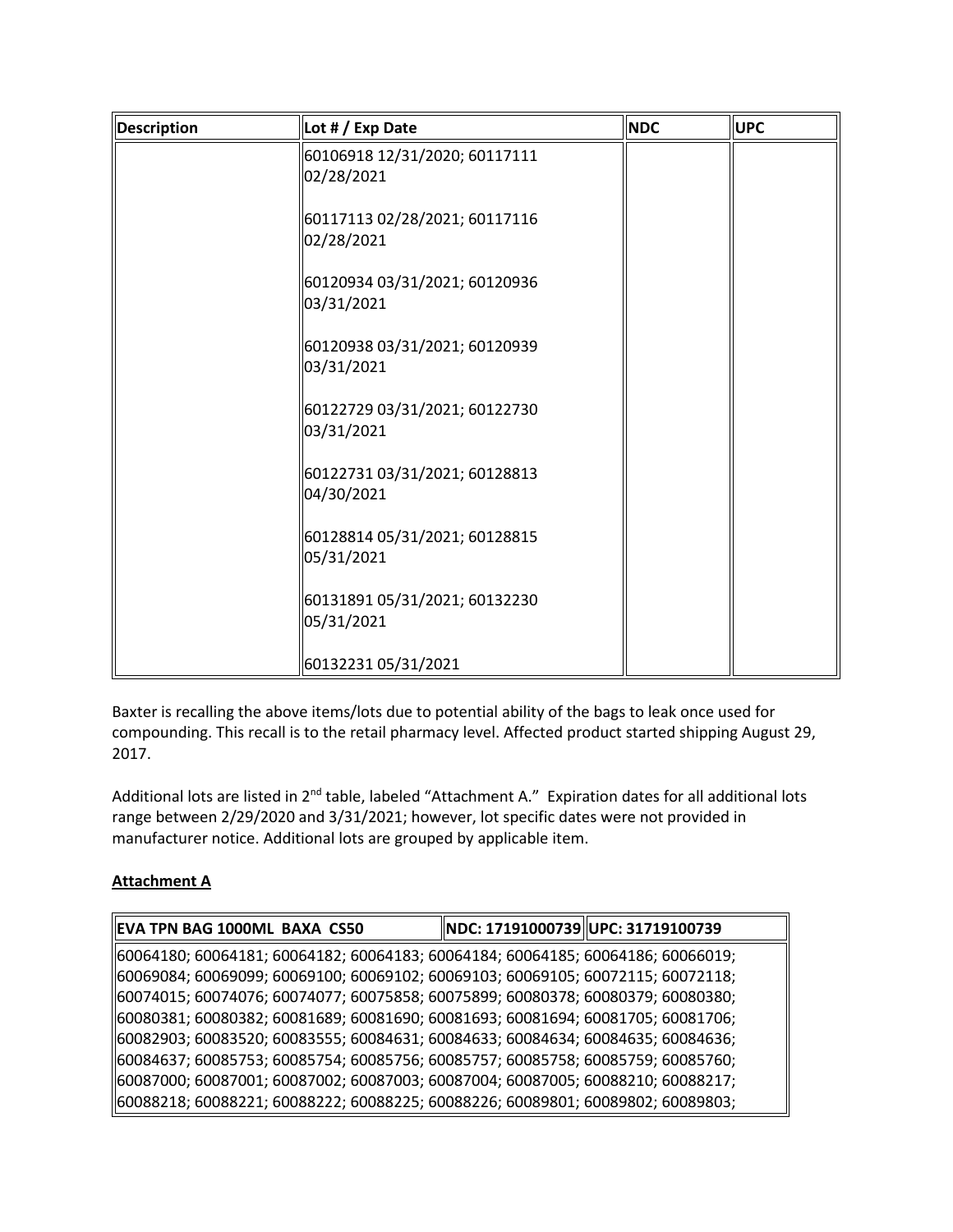| EVA TPN BAG 1000ML BAXA CS50                                                    | NDC: 17191000739 UPC: 31719100739 |
|---------------------------------------------------------------------------------|-----------------------------------|
| 60089804; 60095475; 60095476; 60095477; 60095478; 60095479; 60095480; 60095481; |                                   |
| 60096724; 60096727; 60096728; 60096729; 60096730; 60096731; 60096732; 60097841; |                                   |
| 60097842; 60097843; 60097845; 60097846; 60098899; 60098900; 60098901; 60098903; |                                   |
| 60098904; 60110758; 60110759; 60110760; 60110762; 60112138; 60112145; 60112146; |                                   |
| 60112153; 60112154; 60113242; 60113245; 60115051; 60115052; 60115053; 60115054; |                                   |
| 60115055; 60115056; 60115057; 60115253; 60115254; 60115255; 60115256; 60115257; |                                   |
| 60115258; 60115259; 60118569; 60119382; 60119383; 60119384; 60119385; 60119386; |                                   |
| 60119387; 60119388; 60120571; 60120572; 60120573; 60124007; 60124009; 60124010; |                                   |
| 60124646; 60124647; 60124648; 60124649; 60124650; 60124651; 60125601; 60126004; |                                   |
| 60126005; 60126006; 60126007; 60126010; 60127190; 60127192; 60127193; 60127194; |                                   |
| 60132900; 60132902; 60132903; 60132904; 60134186; 60134187; 60134188; 60134189; |                                   |
| 60134190; 60134191; 60135985; 60135986; 60135988; 60135989; 60135990; 60137712; |                                   |
| 60138469; 60140582; 60140847; 60140848; 60140859; 60140869; 60140870; 60142171; |                                   |
| 60142172; 60142173; 60142185; 60142547; 60142548; 60145055; 60146999; 60147000; |                                   |
| 60147001; 60148484; 60148485; 60148486; 60148487; 60148488; 60148489; 60149800; |                                   |
| 60149801; 60149802; 60149805; 60149806; 60151291; 60151292; 60154205; 60154206; |                                   |
| 60154207; 60154208; 60154209; 60154210; 60154211; 60154212; 60154213; 60154214; |                                   |
| 60155994; 60155995; 60155997; 60155998; 60156219; 60156220; 60156221; 60156222; |                                   |
| 60156223; 60156466; 60156467; 60156468; 60157729; 60157730; 60158355; 60158359; |                                   |
| 60158417; 60158418; 60158541; 60158749; 60158750; 60158751; 60158752; 60158754; |                                   |
| 60158756; 60158759; 60158760; 60158792; 60158795; 60159839; 60159841; 60160682; |                                   |
| 60160925; 60160926; 60161397; 60161398; 60161551; 60161552; 60161554; 60161555; |                                   |
| 60161556; 60161557; 60161558; 60161559; 60162227; 60162228; 60162873; 60162874; |                                   |
| 60162883; 60162884; 60162885; 60162909; 60162910; 60162911; 60162912; 60163509; |                                   |
| 60164100; 60164101; 60165786; 60165787; 60165847; 60165848; 60165849; 60165850; |                                   |

| EVA TPN BAG 2000ML BAXA CS50                                                    | NDC: 17191000740  UPC: 31719100740 |
|---------------------------------------------------------------------------------|------------------------------------|
| 60048539; 60049820; 60056225; 60056226; 60056227; 60057619; 60059168; 60059170; |                                    |
| 60059171; 60059176; 60060435; 60060436; 60060437; 60060438; 60060439; 60061929; |                                    |
| 60061930; 60061931; 60061938; 60061939; 60061940; 60061941; 60061942; 60063153; |                                    |
| 60063155; 60063156; 60063162; 60063163; 60063164; 60063165; 60063166; 60063169; |                                    |
| 60063226; 60064558; 60064578; 60064580; 60064583; 60064584; 60064587; 60066269; |                                    |
| 60066275; 60066277; 60066279; 60068134; 60068141; 60068142; 60068163; 60068164; |                                    |
| 60068165; 60068166; 60068170; 60069697; 60069699; 60069700; 60069701; 60069702; |                                    |
| 60069703; 60069704; 60070833; 60072130; 60072132; 60072134; 60072138; 60073337; |                                    |
| 60073338; 60073375; 60073423; 60074713; 60078329; 60078333; 60078398; 60078959; |                                    |
| 60078960; 60078961; 60078962; 60078963; 60078964; 60078965; 60078966; 60078967; |                                    |
| 60078968; 60078969; 60078971; 60080304; 60080305; 60080306; 60080307; 60081678; |                                    |
| 60081680; 60081681; 60083767; 60084476; 60084485; 60084486; 60084489; 60084490; |                                    |
| 60084493; 60084494; 60086987; 60086989; 60086990; 60086991; 60086992; 60088197; |                                    |
| 60088198; 60088201; 60088202; 60088209; 60089790; 60089791; 60089792; 60089793; |                                    |
| 60089794; 60089795; 60091145; 60091146; 60091149; 60091150; 60091151; 60091152; |                                    |
| 60092413; 60092414; 60092415; 60092416; 60092417; 60092419; 60094105; 60094106; |                                    |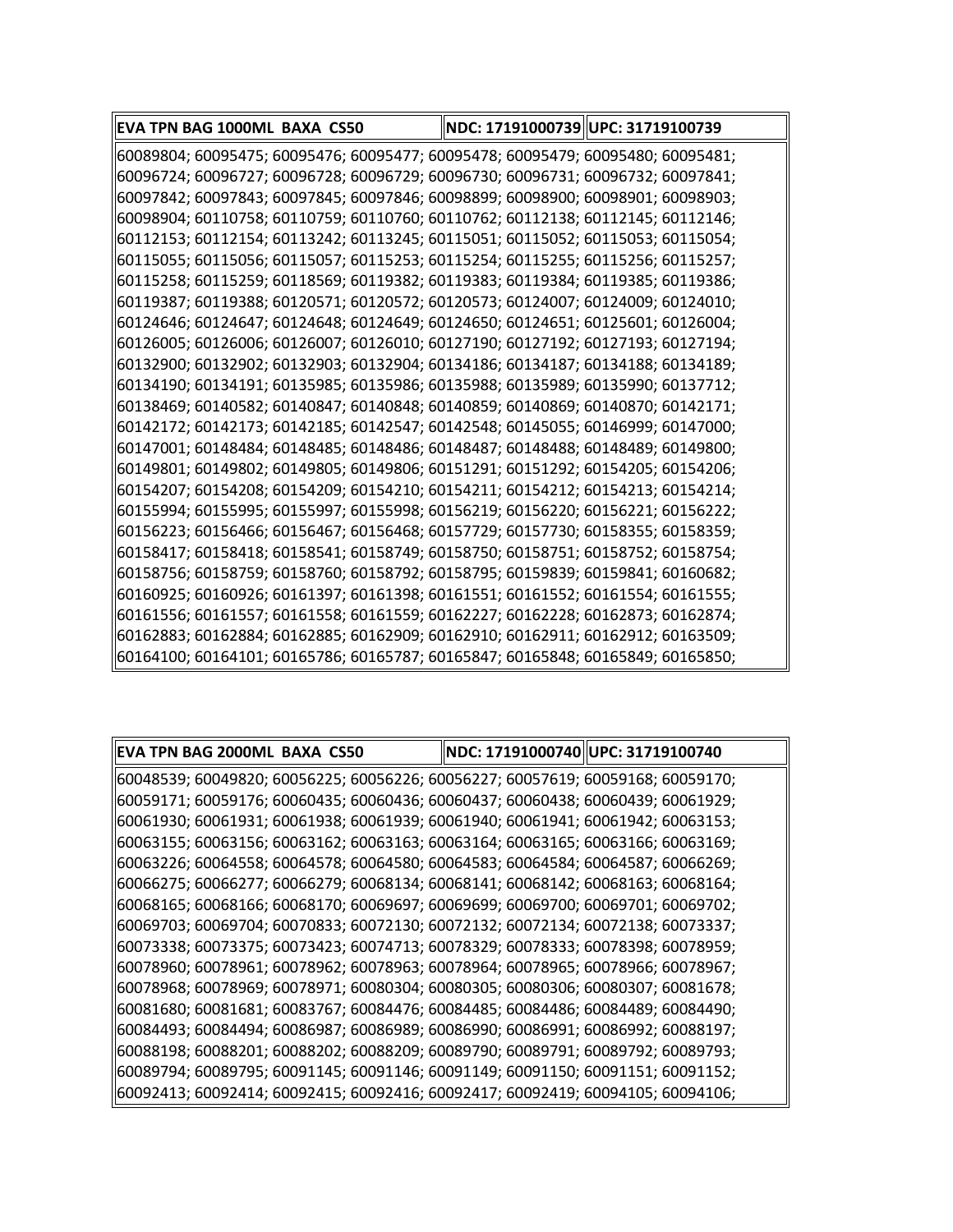| EVA TPN BAG 2000ML BAXA CS50                                                    | NDC: 17191000740 UPC: 31719100740 |  |
|---------------------------------------------------------------------------------|-----------------------------------|--|
| 60094107; 60094108; 60094109; 60094110; 60094111; 60094663; 60094664; 60095448; |                                   |  |
| 60095449; 60095451; 60095452; 60095453; 60095454; 60096704; 60096705; 60096706; |                                   |  |
| 60096707; 60096709; 60096710; 60097826; 60097827; 60097828; 60097829; 60097830; |                                   |  |
| 60097831; 60098865; 60098866; 60098867; 60098868; 60098869; 60099746; 60099747; |                                   |  |
| 60099748; 60099749; 60101112; 60101123; 60102469; 60102470; 60102471; 60102472; |                                   |  |
| 60102473; 60102474; 60102475; 60103944; 60103953; 60103954; 60103955; 60103956; |                                   |  |
| 60104709; 60104862; 60105212; 60105213; 60105214; 60105215; 60105216; 60105433; |                                   |  |
| 60105441; 60105442; 60105443; 60106891; 60106892; 60106893; 60108269; 60108270; |                                   |  |
| 60109578; 60109579; 60109580; 60109587; 60109588; 60109593; 60110730; 60110733; |                                   |  |
| 60110734; 60110735; 60110737; 60112098; 60112100; 60112106; 60112107; 60113227; |                                   |  |
| 60113228; 60113229; 60113230; 60113231; 60114859; 60115245; 60115247; 60115248; |                                   |  |
| 60115249; 60115251; 60116895; 60116896; 60117290; 60118320; 60118321; 60119334; |                                   |  |
| 60119335; 60119396; 60119398; 60119399; 60119400; 60119401; 60119402; 60119789; |                                   |  |
| 60119791; 60119792; 60120952; 60120959; 60120966; 60120975; 60120976; 60122008; |                                   |  |
| 60122739; 60122740; 60122741; 60124019; 60124020; 60124021; 60124022; 60124621; |                                   |  |
| 60124661; 60124662; 60124663; 60124665; 60124666; 60124667; 60126016; 60126019; |                                   |  |
| 60126021; 60126022; 60126025; 60127209; 60127210; 60127211; 60127212; 60127213; |                                   |  |
| 60128819; 60128820; 60130043; 60130044; 60131900; 60131901; 60131902; 60131903; |                                   |  |
| 60131904; 60131905; 60131931; 60131932; 60132770; 60132771; 60132772; 60132911; |                                   |  |
| 60132912; 60132913; 60132914; 60132916; 60132917; 60134204; 60134210; 60134211; |                                   |  |
| 60134212; 60134213; 60136001; 60136002; 60136003; 60136004; 60136005; 60136006; |                                   |  |
| 60137168; 60137241; 60137242; 60137253; 60137254; 60137265; 60138411; 60138412; |                                   |  |
| 60138413; 60138414; 60138415; 60139335; 60139336; 60139339; 60139340; 60140574; |                                   |  |
| 60140576; 60140577; 60140578; 60141891; 60141892; 60141893; 60141894; 60141897; |                                   |  |
| 60142543; 60143221; 60143222; 60143223; 60143224; 60143226; 60143956; 60143957; |                                   |  |
| 60143958; 60143959; 60143960; 60143961; 60143962; 60145049; 60145465; 60145466; |                                   |  |
| 60145467; 60145468; 60145469; 60147006; 60147007; 60147008; 60147009; 60147010; |                                   |  |
| 60147011; 60148498; 60148499; 60148500; 60150432; 60150433; 60150434; 60150435; |                                   |  |
| 60150437; 60150438; 60150460; 60151673; 60151674; 60151703; 60151704; 60151713; |                                   |  |
| 60151714; 60152680; 60152681; 60152682; 60152683; 60152684; 60152685; 60154218; |                                   |  |
| 60154219; 60154220; 60154221; 60154222; 60154223; 60154224; 60155176; 60155177; |                                   |  |
| 60155178; 60155179; 60155180; 60155181; 60155182; 60156248; 60156250; 60156251; |                                   |  |
| 60156252; 60156253; 60157745; 60157747; 60157748; 60157749; 60158775; 60158777; |                                   |  |
| 60158778; 60158779; 60158780; 60158781; 60159866; 60159881; 60159882; 60159885; |                                   |  |
| 60159886; 60160731; 60160732; 60160734; 60160735; 60160736; 60161575; 60161576; |                                   |  |
| 60161577; 60161578; 60162972;                                                   |                                   |  |

| EVA TPN BAG 500ML BAXA CS50                                                       | NDC: 17191000738  UPC: 31719100738 |
|-----------------------------------------------------------------------------------|------------------------------------|
| 60049663; 60049703; 60051310; 60052592; 60052693; 60053851; 60053854; 60053855;   |                                    |
| 60055340; 60055342; 60056343; 60057621; 60057622; 60057623; 60057624; 60057625;   |                                    |
| 60057626; 60059214; 60059219; 60059220; 60059229; 60059230; 60059241; 60059242; [ |                                    |
| 60060402; 60060423; 60060424; 60060425; 60066392; 60066393; 60066394; 60066395;   |                                    |
| 60068172; 60068197; 60068198; 60068199; 60068200; 60069106; 60069109; 60069110;   |                                    |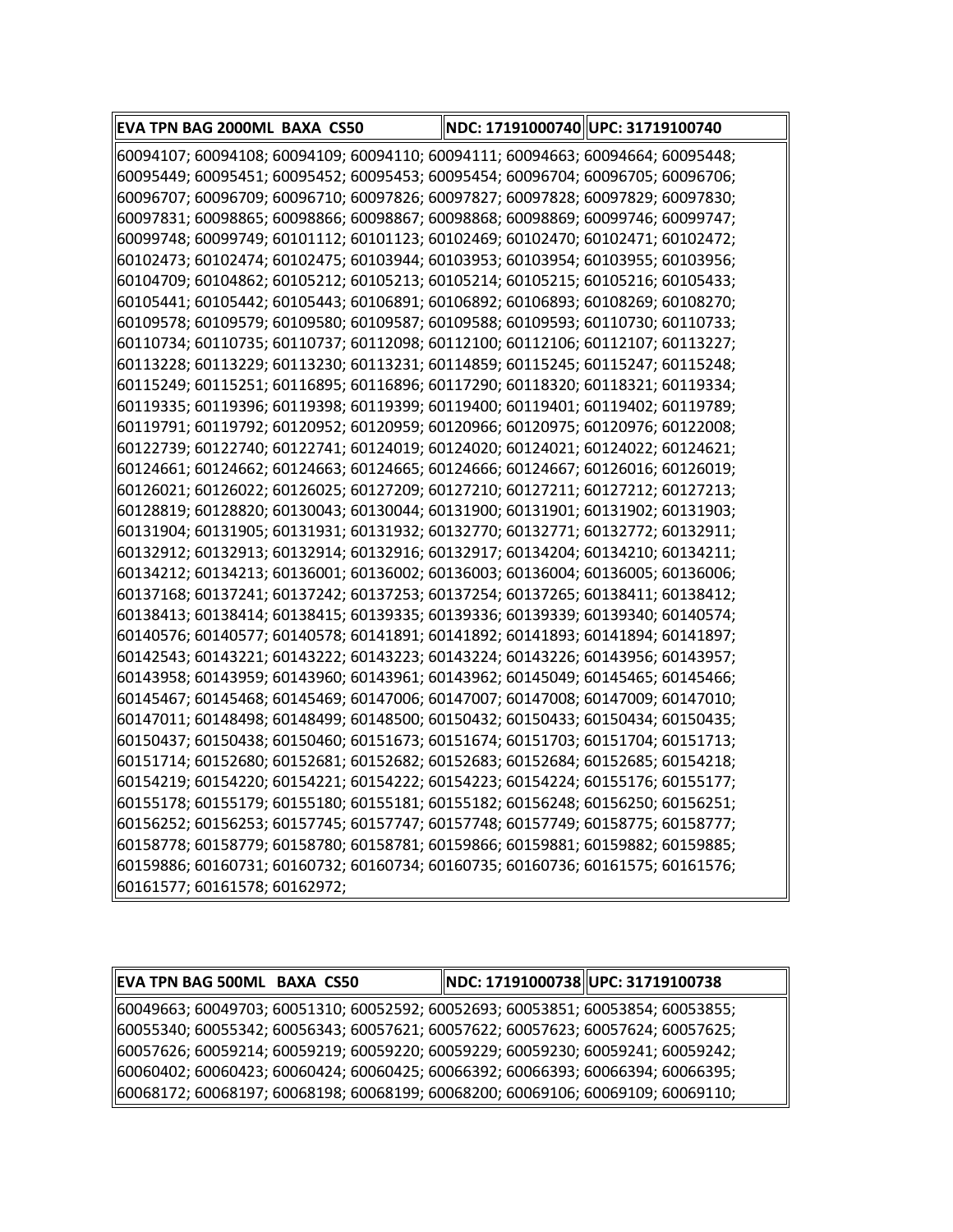| EVA TPN BAG 500ML BAXA CS50                                                     | NDC: 17191000738 UPC: 31719100738 |  |
|---------------------------------------------------------------------------------|-----------------------------------|--|
| 60069112; 60069113; 60070839; 60070840; 60070843; 60070844; 60072120; 60072121; |                                   |  |
| 60072122; 60072125; 60074016; 60074988; 60074991; 60074992; 60075126; 60075172; |                                   |  |
| 60075175; 60075769; 60077611; 60077612; 60077613; 60077614; 60077615; 60079002; |                                   |  |
| 60080311; 60080312; 60080317; 60080318; 60080325; 60080329; 60081682; 60081683; |                                   |  |
| 60081684; 60081685; 60081687; 60082892; 60082895; 60082896; 60084620; 60084629; |                                   |  |
| 60085746; 60085747; 60085748; 60085749; 60085750; 60085751; 60085752; 60086993; |                                   |  |
| 60086994; 60086995; 60086996; 60086997; 60086998; 60088173; 60088175; 60088176; |                                   |  |
| 60088177; 60088178; 60088179; 60089796; 60089797; 60089798; 60091153; 60091154; |                                   |  |
| 60091156; 60091157; 60091158; 60091159; 60092420; 60092423; 60092424; 60092425; |                                   |  |
| 60092426; 60092427; 60094112; 60094115; 60094116; 60094117; 60094118; 60094119; |                                   |  |
| 60095455; 60095456; 60095458; 60095459; 60095460; 60095461; 60096711; 60096712; |                                   |  |
| 60096719; 60096720; 60096721; 60096722; 60096723; 60097834; 60097835; 60097836; |                                   |  |
| 60097837; 60097838; 60097839; 60098879; 60098880; 60098888; 60098897; 60098898; |                                   |  |
| 60099750; 60099751; 60099752; 60099753; 60099754; 60099755; 60099756; 60101125; |                                   |  |
| 60101126; 60101127; 60101128; 60101129; 60101130; 60102476; 60102477; 60102478; |                                   |  |
| 60102479; 60102480; 60102481; 60102482; 60103960; 60103961; 60103962; 60103963; |                                   |  |
| 60105207; 60105208; 60105209; 60105210; 60105415; 60105416; 60105421; 60105524; |                                   |  |
| 60106899; 60106900; 60106901; 60106902; 60106903; 60106904; 60108273; 60108275; |                                   |  |
| 60108276; 60108277; 60108278; 60108279; 60109607; 60109608; 60109615; 60112130; |                                   |  |
| 60112137; 60113232; 60113233; 60113234; 60113235; 60113236; 60115865; 60115866; |                                   |  |
| 60115867; 60115868; 60115869; 60115870; 60116858; 60116871; 60116872; 60116877; |                                   |  |
| 60116878; 60116883; 60116884; 60118054; 60119275; 60119276; 60119277; 60119389; |                                   |  |
| 60119390; 60119391; 60119392; 60119393; 60119394; 60119395; 60119794; 60119795; |                                   |  |
| 60119796; 60119799; 60119800; 60119803; 60119804; 60120941; 60120942; 60120943; |                                   |  |
| 60120944; 60120945; 60120946; 60120951; 60122736; 60122737; 60124015; 60124016; |                                   |  |
| 60124017; 60124018; 60124652; 60124653; 60124654; 60124655; 60124656; 60124657; |                                   |  |
| 60124658; 60126012; 60130818; 60130819; 60131897; 60131898; 60131899; 60132905; |                                   |  |
| 60132906; 60132907; 60132908; 60132909; 60134196; 60134199; 60134200; 60134201; |                                   |  |
| 60135992; 60135993; 60135994; 60135995; 60135996; 60135997; 60137164; 60137165; |                                   |  |
| 60137166; 60137167; 60137713; 60138393; 60138394; 60138402; 60138409; 60140229; |                                   |  |
| 60140565; 60140566; 60141888; 60141890; 60142551; 60142552; 60143503; 60143504; |                                   |  |
| 60143505; 60143506; 60145069; 60145070; 60145457; 60145458; 60145459; 60145460; |                                   |  |
| 60145461; 60145462; 60145463; 60146627; 60146637; 60147002; 60147003; 60147004; |                                   |  |
| 60148490; 60148491; 60148492; 60148493; 60148494; 60148495; 60148496; 60149040; |                                   |  |
| 60149811; 60149812; 60149813; 60149814; 60150425; 60150426; 60150427; 60150428; |                                   |  |
| 60151631; 60151632; 60151651; 60151652; 60151659; 60152677; 60152678; 60153506; |                                   |  |
| 60153707; 60153708; 60154215; 60154216; 60154217; 60154856; 60154859; 60154860; |                                   |  |
| 60154861; 60154862; 60154863; 60154864; 60155172; 60155173; 60155174; 60155175; |                                   |  |
| 60156243; 60156245; 60157738; 60157741; 60157743; 60157744; 60158768; 60158769; |                                   |  |
| 60158770; 60158774; 60159853; 60159854; 60159857; 60160719; 60160720; 60160721; |                                   |  |
| 60160722; 60160723; 60160728; 60161566; 60161567; 60161568; 60161569; 60161571; |                                   |  |
| 60161572; 60162914; 60162951; 60162952; 60162959; 60165790; 60165791; 60165860; |                                   |  |
| 60165863; 60165864; 60165865; 60166255; 60166256; 60166257; 60166258;           |                                   |  |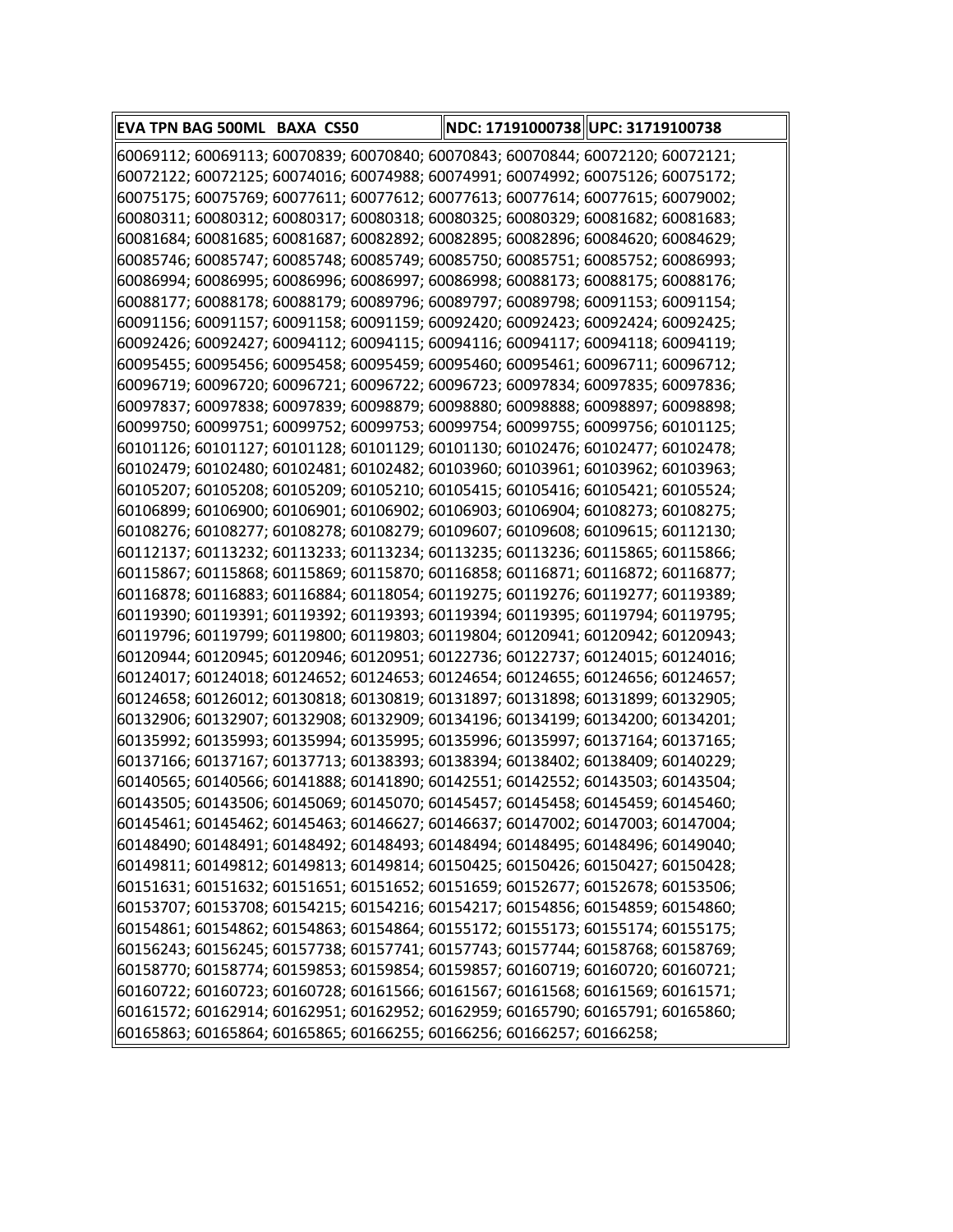| EXACTA-MIX 250ML 737 BAXA CS50                                                                                                                                      | NDC: 7191000737   UPC: 31719100737 |  |
|---------------------------------------------------------------------------------------------------------------------------------------------------------------------|------------------------------------|--|
| 60060391; 60061809; 60061816; 60061819; 60063137; 60063138; 60063141; 60063142;                                                                                     |                                    |  |
| 60063143; 60063146; 60063147; 60063148; 60064545; 60064546; 60064547; 60064548;                                                                                     |                                    |  |
| 60064549; 60064551; 60064552; 60064553; 60064554; 60066253; 60066254; 60066255                                                                                      |                                    |  |
| 60066256; 60066257; 60066258; 60068559; 60070835; 60070836; 60070837; 60074866;                                                                                     |                                    |  |
| 60074955; 60074956; 60074959; 60075125; 60075170; 60080371; 60080372; 60080373;                                                                                     |                                    |  |
| 60080374; 60080375; 60080376; 60081617; 60081618; 60081621; 60081622; 60081649;                                                                                     |                                    |  |
| 60081650; 60081655; 60082887; 60083516; 60083519; 60084461; 60084462; 60084465;                                                                                     |                                    |  |
| 60084466; 60084471; 60084472; 60084475; 60085739; 60085740; 60085741; 60085742;                                                                                     |                                    |  |
| 60085743; 60085744; 60085745; 60086979; 60086980; 60086981; 60086982; 60086985;                                                                                     |                                    |  |
| 60086986; 60088180; 60088181; 60088182; 60088183; 60088185; 60088186; 60089784;                                                                                     |                                    |  |
| 60089785; 60089786; 60089787; 60089788; 60089789; 60091137; 60091138; 60091139;                                                                                     |                                    |  |
| 60091140; 60091141; 60091142; 60092384; 60092407; 60092408; 60092409; 60092410;                                                                                     |                                    |  |
| 60092412; 60093834; 60093835; 60093836; 60093839; 60093841; 60095438; 60095445;                                                                                     |                                    |  |
| 60095446; 60095447; 60096697; 60096698; 60096699; 60096700; 60096701; 60096702;                                                                                     |                                    |  |
| 60097821; 60097822; 60097823; 60097824; 60097825; 60098859; 60098860; 60098861;                                                                                     |                                    |  |
| 60098863; 60098864; 60099739; 60099740; 60099741; 60099742; 60099743; 60099744;                                                                                     |                                    |  |
| 60099745; 60101085; 60101086; 60101099; 60101100; 60101103; 60101104; 60102461;                                                                                     |                                    |  |
| 60102462; 60102463; 60102464; 60102466; 60102467; 60102468; 60103937; 60103938;                                                                                     |                                    |  |
| 60103939; 60103941; 60103942; 60104859; 60105197; 60105198; 60105199; 60105200;                                                                                     |                                    |  |
| 60105201; 60105379; 60105380; 60105389; 60105390; 60105393; 60105394; 60105395;                                                                                     |                                    |  |
| 60106875; 60106877; 60106878; 60106879; 60106880; 60106881; 60108259; 60108260;                                                                                     |                                    |  |
| 60108261; 60108262; 60108263; 60108264; 60108265; 60109537; 60109555; 60109556;                                                                                     |                                    |  |
| 60109561; 60109562; 60109575; 60109576; 60110723; 60110725; 60110726; 60110727;                                                                                     |                                    |  |
| 60110728; 60112087; 60113326; 60113329; 60113331; 60113332; 60113736; 60113737;                                                                                     |                                    |  |
| 60113787; 60113788; 60113790; 60113791; 60114853; 60114855; 60114856; 60115234;                                                                                     |                                    |  |
| 60115237; 60115238; 60115239; 60115240; 60115241; 60115242; 60116219; 60116835;                                                                                     |                                    |  |
| 60116836; 60116843; 60116844; 60116851; 60116857; 60118036; 60118039; 60118040;                                                                                     |                                    |  |
| 60118041; 60118042; 60119280; 60119332; 60119333; 60119375; 60119376; 60119377;                                                                                     |                                    |  |
| 60119380; 60119381; 60119766; 60119781; 60119782; 60119783; 60119785; 60119786;                                                                                     |                                    |  |
| 60120927; 60120928; 60120929; 60120930; 60120931; 60120932; 60120933; 60122722;                                                                                     |                                    |  |
| 60122723; 60122724; 60122725; 60122726; 60122727; 60122728; 60124002; 60124003;                                                                                     |                                    |  |
| 60124004; 60124639; 60124640; 60124641; 60124642; 60124643; 60124644; 60125998;                                                                                     |                                    |  |
| 60125999; 60126000; 60126001; 60126002; 60126003; 60127183; 60127184; 60127185;                                                                                     |                                    |  |
| 60127186; 60127188; 60127189; 60128809; 60128810; 60128849; 60128850; 60128851;                                                                                     |                                    |  |
| 60129801; 60129802; 60129976; 60130029; 60130030; 60130785; 60130786; 60131001;                                                                                     |                                    |  |
| 60131885; 60131886; 60131888; 60131889; 60131909; 60131910; 60131911; 60131913;                                                                                     |                                    |  |
| 60132221; 60132222; 60132223; 60132893; 60132894; 60132895; 60132896; 60132897;                                                                                     |                                    |  |
| 60132898; 60132899; 60132919; 60133465; 60133466; 60133467; 60133468; 60133469;                                                                                     |                                    |  |
| 60134183; 60134184; 60134185; 60134214; 60134215; 60134216; 60134217; 60134218;                                                                                     |                                    |  |
| 60135981; 60135982; 60135983; 60137150; 60137151; 60137152; 60137153; 60137154;<br> 60137155; 60137708; 60137711; 60137823; 60137824; 60137825; 60138236; 60138353; |                                    |  |
| 60138354; 60138359; 60139315; 60139318; 60139319; 60139320; 60140557; 60141754;                                                                                     |                                    |  |
| 60142539; 60142540; 60143045; 60143046; 60143047; 60143048; 60143217; 60143218; [                                                                                   |                                    |  |
| 60143219; 60143220; 60143950; 60143951; 60143952; 60143953; 60143954; 60143955;                                                                                     |                                    |  |
| 60145050; 60145444; 60145445; 60145446; 60145447; 60145448; 60145449; 60145450;                                                                                     |                                    |  |
| 60148481; 60149035; 60149036; 60149037; 60149038; 60150445; 60151728; 60151740;                                                                                     |                                    |  |
|                                                                                                                                                                     |                                    |  |